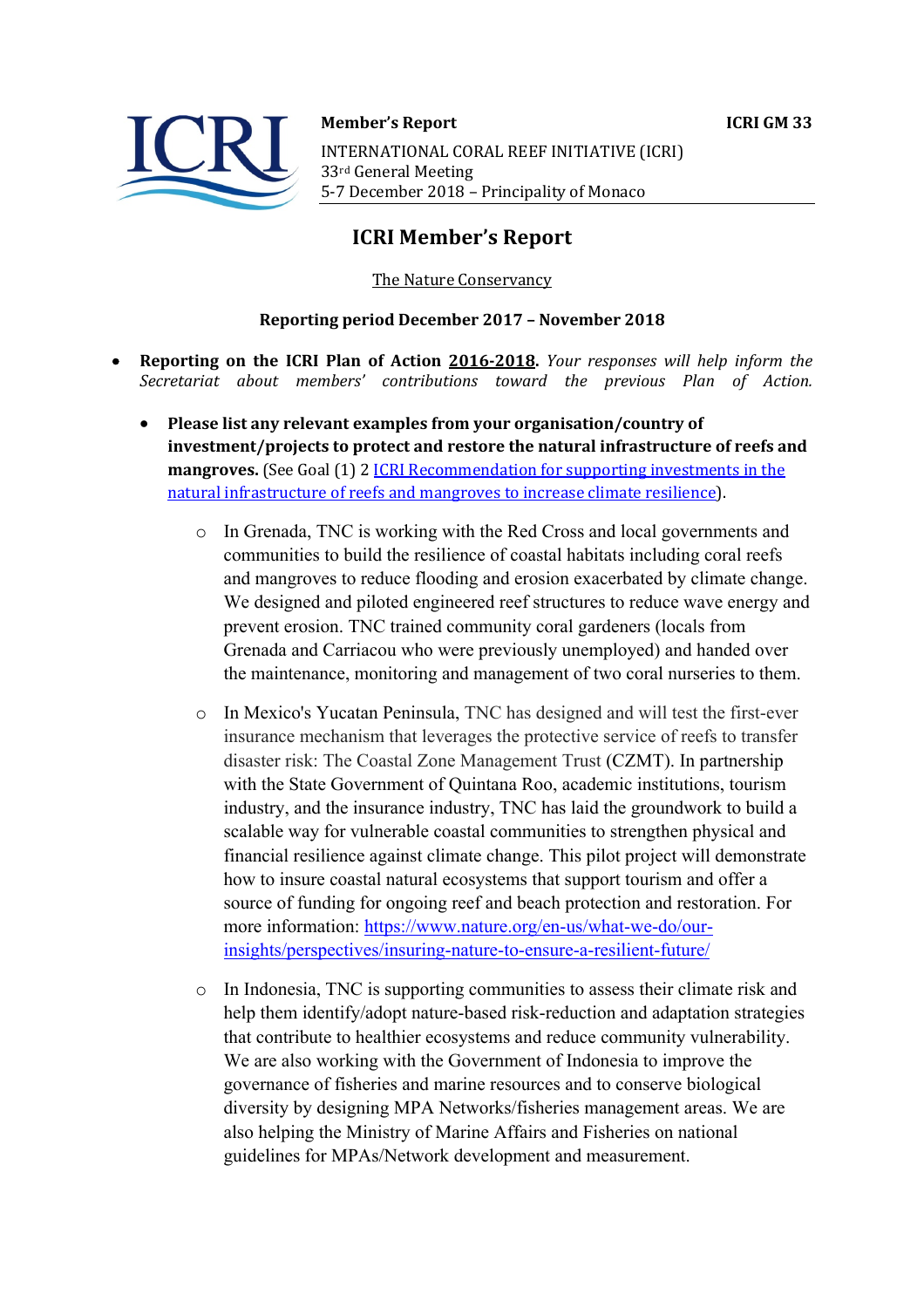- o In October 2015 the Global Disaster Preparedness Center (GDPC) of the American Red Cross started a 5-year project to prototype approaches for coalition-building, addressing increasing risk in a set of coastal cities in Southeast Asia and the Pacific. The goal of the project is to enhance local collaboration and problem solving to support effective climate change adaptation*.* TNC has joined efforts with GDPC to identify ways that nature can be a part of building social-ecological community resilience before, during, and after natural disasters. The Nature Conservancy produced an online mapping tool, the Resilient Coastal Cities Explorer app demonstrates the critical role mangroves play in reducing social and economic vulnerability to flooding in Semarang, Indonesia. The app helps city planners and disaster managers better understand how nature-based adaptation solutions can reduce the risk of flooding in the city
- a. Has your organisation/country made any progress in the following areas to **target anthropogenic pressures?** Please give detail below. Note: If no change since your last ICRI member report, please write 'no change'.

**□** Encourage ban of plastic microbeads in cosmetic products. (See Goal (3) 2 & See ICRI Recommendation to reduce plastic microbeads pollution in marine environment):

 $\boxtimes$  Improve regulation and enforcement to reduce direct anthropogenic damage due to dredging and physical alteration of reef structures. (See Goal (3) 3 & ICRI Recommendation to reduce damage due to dredging and dumping on coral reefs):

Following unanticipated coral reef damage from turbidity and siltation associated with deepening the north channel into Port Miami, TNC's Florida Chapter is closely tracking and working to influence the Army Corps of Engineers procedures for dredging to reduce ecological impacts in the south channel into Port Miami and the channel into Port Everglades.

 $\boxtimes$  Deployment of mooring devices limiting the mechanical destruction **of coral reefs and seagrasses.** (See Goal (3) 4).

This often occurs within MPAs and LMMAs globally (e.g., in Kenya, Tanzania, Indonesia, etc.). In the Seychelles, TNC is in discussions with local partners to improve the maintenance of permanent mooring buoys and management plans for four marine protection areas include permanent mooring buoys.

b. **Did your organisation/country celebrate International Year of the Reef?** Please give details below. (See Goal  $(5)$  1 & ICRI Recommendation designating 2018 as the third International Year of the Reef):

TNC held a coral campaign, under the "coral on" hashtag, with regular features and updates throughout the year, including: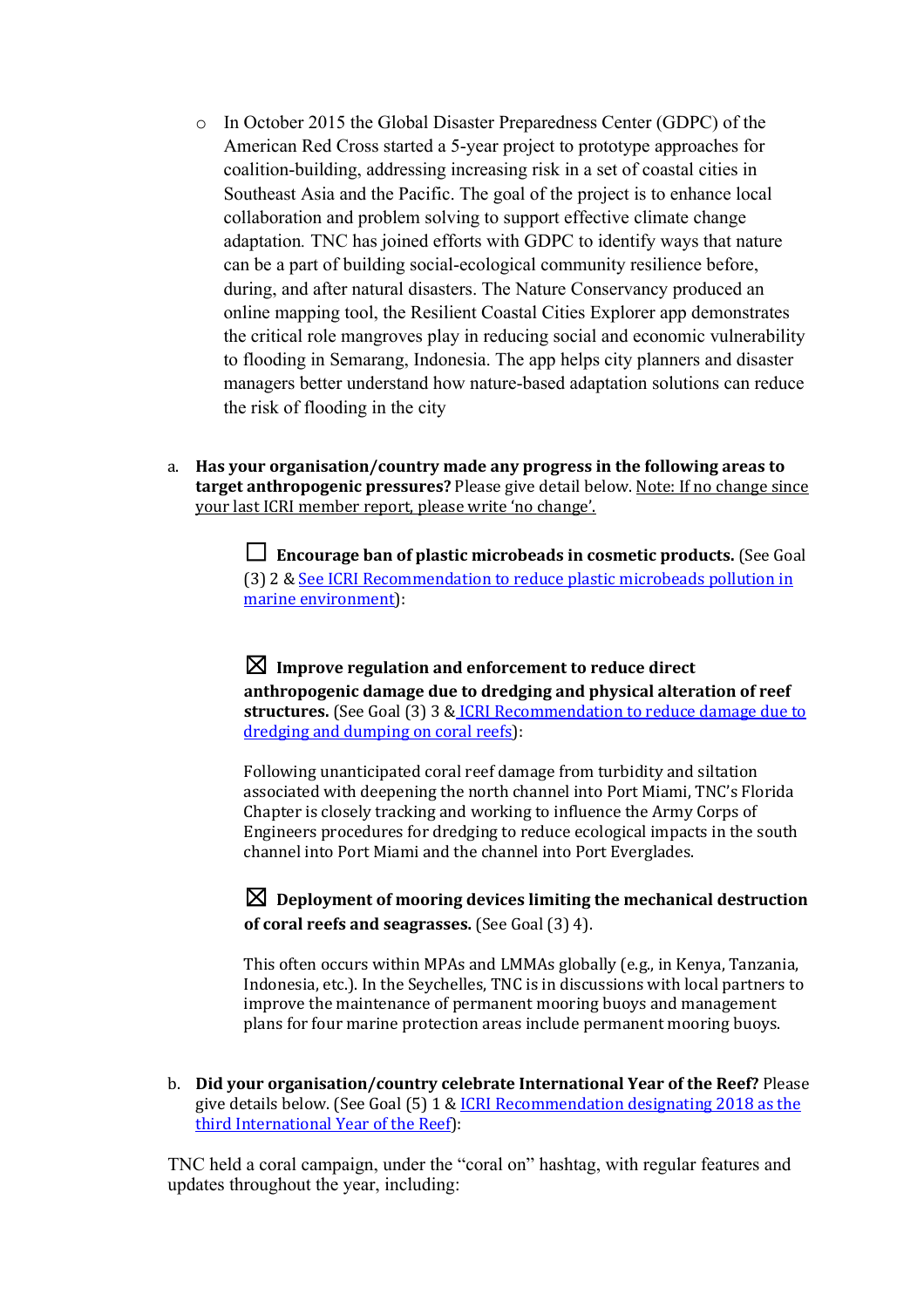- o Why we must keep calm and carry on: https://www.nature.org/en-us/what-wedo/our-insights/perspectives/why-we-must-keep-calm-and-coral-on/
- o Revolutionary aerial mapping technology brings a new resolution to coral solutions: https://www.nature.org/en-us/what-we-do/ourinsights/perspectives/from-constellation-to-coral-reefs/
- o Insuring Reefs:
	- § https://www.nature.org/en-us/what-we-do/ourinsights/perspectives/reefs-for-resilience-insuring-our-shared-naturalcapital/
	- https://www.nature.org/en-us/what-we-do/ourinsights/perspectives/insuring-nature-to-ensure-a-resilient-future/
- o Coral reef Flood Protection: https://www.nature.com/articles/s41467-018-04568-z
- o Collaborations with business to invest in protecting and restoring coral reefs:
	- § https://www.nature.org/en-us/about-us/who-we-are/how-wework/working-with-companies/cause-marketing/minecraft/
	- § https://www.nature.org/en-us/about-us/who-we-are/how-wework/working-with-companies/cause-marketing/bonefish-grill/
- Contribution to the ICRI Plan of Action 2018-2020 and upcoming ICRI general **meetings.** *Your responses to the following questions will assist the Secretariat in assessing contributions towards the major themes of the draft ICRI Plan of Action 2018-2020.*

### **Theme 1 - Promote effective and adaptable solutions to improve the protection of coral reefs**

- a. Which of the below topics do you consider to be the three top challenges that **your organisation faces in managing coral reefs?** Please select from the options below:
	- $\boxtimes$  Climate change impacts
	- $\boxtimes$  Inadequate planning, zoning and management
	- $\boxtimes$  Unsustainable resource extraction
	- $\prod$  Tourism and recreation
	- $\Box$  Shipping
	- $\Box$  Coastal development
	- □ Dredging
	- $\Box$  Illegal and destructive fishing
	- $\Box$  Fish and coral trade
	- $\Box$  Marine debris
	- $\Box$  Other. Please specify: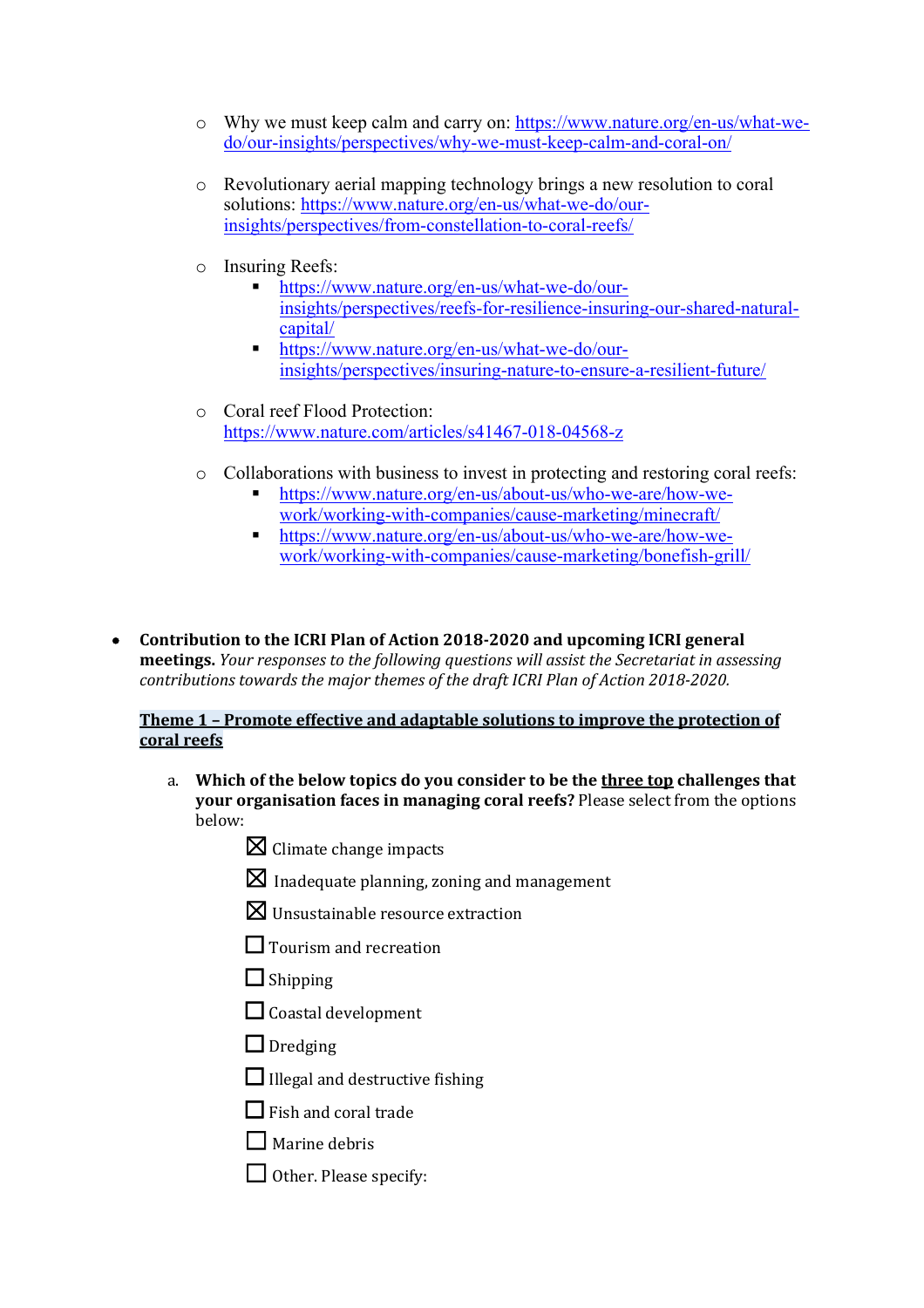- b. **Please list any examples of innovative management practices that your organisation/country is involved in, such as use of VMS, drones & ecological mooring devices.** Include their limits, conditions of implementation, financing and an assessment of their results and links for more information if possible.
	- $\circ$  TNC is deploying habitat mapping at multiple scales to identify coral and other habitats to allow identification of coral colonies that may be more resilient (e.g., more tolerance to heat stress, candidates for selective breeding in coral restoration).
	- $\circ$  Partnering with the Carnegie Airborne Observatory, we are mapping millions of coral colonies across the Caribbean and using drones to map habitat types (e.g., in Grenville Bay, Grenada). Using data from a constellation of 125 Planet.com satellites and newly developed image processing techniques, we are also working to provide detailed information on changes in Caribbean's shallow coral reefs
	- $\circ$  In the Seychelles the marine spatial plan is developing management considerations that will lead to regulations for sustainable fisheries in a "medium biodiversity & sustainable uses" category of marine protection. The criteria for sustainable uses is being discussed and includes electronic monitoring and vessel monitoring systems. Drones are being explored but there are issues re: feasibility and restrictions for operation in a small island state. A pilot is starting with E-monitoring so it is too soon to discuss results.
	- $\circ$  In Hawaii, TNC is partnering with the State Division of Aquatic Resources (DAR) to engage the public and local stakeholders in the design and implementation of a network of marine managed areas based on reef resilience principles using Marxan and Seasketch.
- c. Please list any examples of innovative funding for management that your **organisation/country is involved in.** Include their limits, conditions of implementation, financing and an assessment of their results and links for more information if possible.
	- $\circ$  In Micronesia, we are developing a sustainable financing plan and are identifying income-generating mechanisms (e.g. "Green Fees" in Palau generate  $\sim$ \$1.5M annually; payment for ecosystem services, exploring tuna licensing fees, etc).
	- $\circ$  In Mexico and Hawaii, we are assessing the applicability of Reef Insurance for increased management and restoration to protect/restore reefs from natural disasters. If viable, this innovative new funding mechanism could provide millions of dollars for reef restoration.
	- o In Florida, TNC advocated for using Monroe County (Florida Keys) Tourism Development Council funding for coral reef restoration, a departure from its historic standard of utilizing funds only for land-side tourist attractions. Search "reef" in this doc to see allocations; http://www.monroecountyfl.gov/DocumentCenter/View/11282/Annual-Financial-Report-FY16?bidId=
	- $\circ$  In Kenya, TNC is working with local partners to set up a Kenya Conservation Trust Fund to support both terrestrial and marine conservation.
	- $\circ$  Seychelles TNC and partners coordinated a debt swap that is resulting in a marine spatial plan that will expand marine protection of coral reef and reef systems. See www.seymsp.com for more information.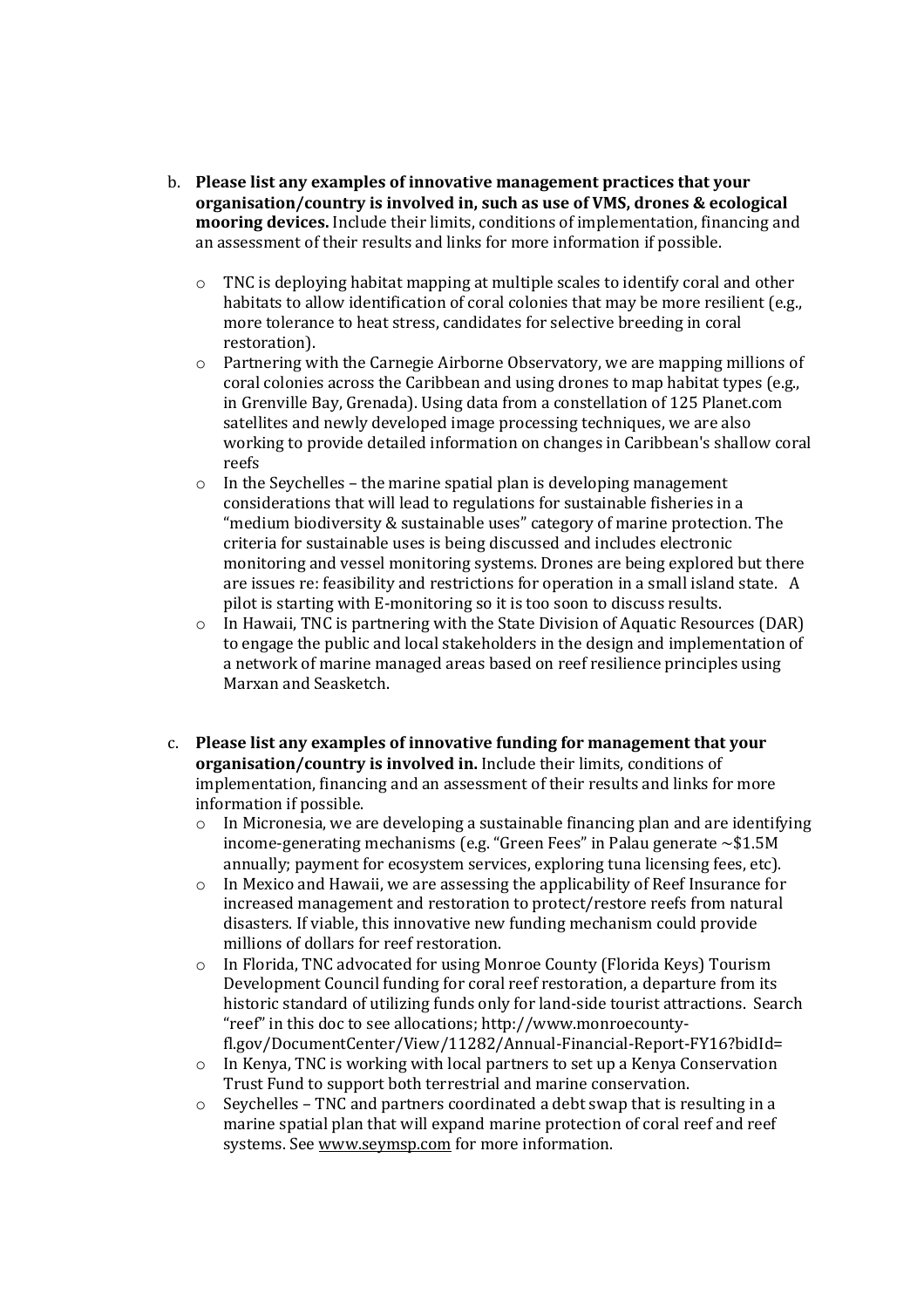- d. Please list any examples of leading practices, techniques and strategies for **building reef resilience that your organisation/country is involved in.** Include their limits, conditions of implementation, financing and an assessment of their results and links for more information if possible.
	- $\circ$  In the Seychelles, TNC is working on a marine spatial plan using a zoning framework to propose new areas for marine protection. Ecological criteria for the marine protection across the 1.35 million square kilometres include replication, redundancy, spacing and size (among others) and this includes for the coral reef or shallow habitats that are part of the final milestone of the MSP (2019-2020).
	- $\circ$  In Indonesia, TNC in collaboration with national, provincial and district governments, local communities, NGOs and universities helped to identify sites for a resilient network of MPAs in the Lesser Sunda Ecoregion based on climate and resilience modelling. TNC continues to work with government agencies at multiple levels on the establishment, zoning and management of the 3.35 million hectare Savu Sea Marine National Park.
	- $\circ$  In Hawaii, TNC is working with Scripps Institution of Oceanography to pilot the first biological surveys of mesophotic reefs to evaluate the extent to which deeper reefs provide refugia to shallow water species and contribute to coral reef resilience. TNC is also leading a multi-partner team to conduct the State's only nearshore reef resilience surveys to identify the most important stressors to address to conserve the reefs most resilient to the effects of climate change. The results of our surveys are informing marine managed area network design and management
	- $\circ$  In Hawaii, we are partnering with the State Division of Aquatic Resources to design and implement a statewide network of marine managed areas based on resilience principles. 2) We have also conducted reef resilience assessments of the west coast of Hawai'i Island and the leeward coast of Maui. The results of these resilience assessments will be used to refine the outputs of the statewide planning effort at the island-scale. 3) We have partnered with Scripps to assess mesophotic reef habitats as refuges for shallow water coral and reef fish species. 4) We have assessed the role of herbivores in reef resilience and recovery in response to Hawai'i's first statewide mass bleaching event.
	- $\circ$  In Florida, data gathered by the TNC-led Florida Reef Resilience Program are being used in the rezoning process for the Florida Keys National Marine Sanctuary. Reef areas with a track record of resistance to mass coral bleaching and coral disease are one factor in zoning proposals.
	- $\circ$  In Kenya and Tanzania, TNC is helping to improve governance and management capacity for community-based fisheries in the northern coast Kenya (Pate Island and Kiunga in Kenya). Through partnerships, we have helped design and enforce science-based management and monitoring plans (reef monitoring video & guidebook, fisheries co-management plans and helped implement fisheries zonation plan, fishers exchanges, helped establish baselines for fish stocks and habitats (coral reef, mangrove), working with government and partners to develop adaptive plans that ensures fisheries objectives are achieved (gearbased management plans, reef fisheries, locally managed marine areas).
	- $\circ$  TNC is working with partners to support fishing communities in Kenya's Pate Island and Zanzibar's Pemba Island to restore, within locally managed marine areas (LMMAs), one ha of degraded reefs through community-based restoration projects, and also build local practitioners' capacity to apply coral reef resilience tools and approaches through trainings provided by the Conservancy's Reef Resilience Network. We are working with partners to support fishing communities on Kenya's North coast (Lamu) to demarcate and implement LMMAs to protect  $1,000$  hectares of coral reef area to fulfil gear restrictions in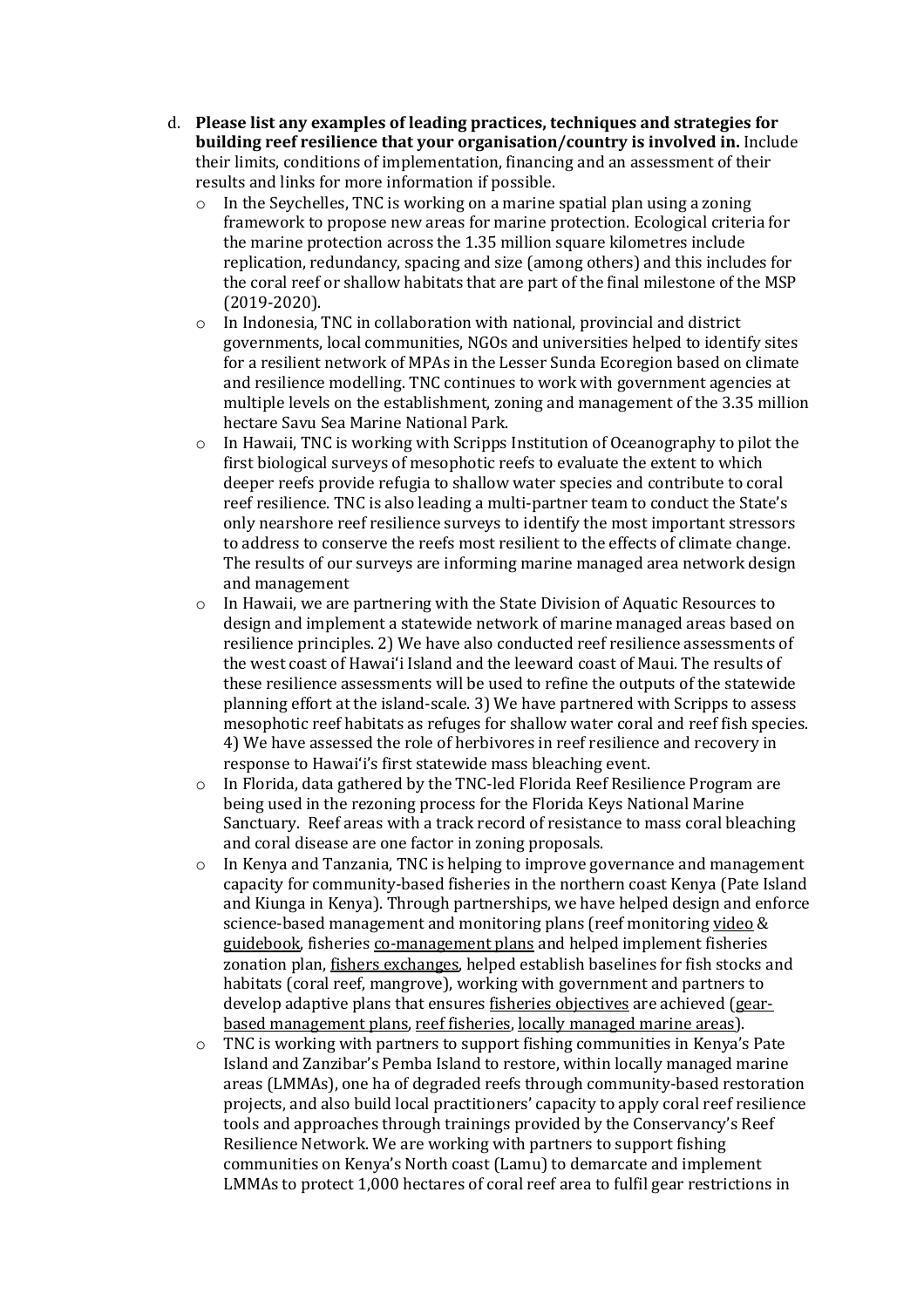protected zones and promote sustainable harvests. We are also supporting, local partners in Zanzibar, a LMMA to protect 500 hectares of coral reef area, share lessons on expanding community-based marine managed areas with our partners in the WIO region, and scope potential additional LMMA sites in the region. With local partners, we train fishers to apply the latest scientific guidelines to improve the design of their marine managed areas, including LMMAs, to maximize benefits for fisheries management, biodiversity conservation and climate change adaptation.

- $\circ$  In Papua New Guinea, we are supporting communities to lead their own Ridges to Reefs planning processes along with strengthening tribal networks (e.g., Manus E Ndras Asi Resource Development Network, M Ndras) and supporting the development of networks of locally managed marine areas. We are also supporting tribal governance structures and CBOs to monitor and manage coral reef ecosystems to enhance food security and sustainability, supporting resilient LMMA design and implementation, and measuring effectiveness
- o In Palau and Federated States of Micronesia, we are supporting the implementation of protected areas network focused on improving management capacity at the site level, supporting the implementation of the resilient network design, and supporting the creation of enabling framework to support management at the network level, i.e., strengthening PAN Office and processes that support monitoring of PAN implementation.
- e. Please list any examples of leading practice reef restoration mechanisms that **your organisation/country is involved in.** Include their limits, conditions of implementation, financing and an assessment of their results and links for more information if possible.
	- o New coral reef restoration content has been added to the Reef Resilience Toolkit, which describes the steps involved with restoring coral populations through larval propagation methods utilizing the sexual reproduction process. In addition, we completed a new Blue Carbon module that compiles the latest scientific guidance and tools to help managers, researchers, practitioners, and governments understand how blue carbon can be measured and utilized to promote conservation and restoration of coastal ecosystems.
	- o Three webinars were held- one of these webinars, Restoration in the Age of Disease, was hosted as part of the collaboration with the Coral Restoration Consortium, a community of practice that comprises scientists, managers, coral restoration practitioners, and educators dedicated to enabling coral reef ecosystems to adapt and survive the 21st century and beyond. *Learning from Reef Restoration Experiences Around the World* was broadcast live from the Great Barrier Reef Restoration Symposium in Cairns, Australia, an international symposium of restoration practitioners, scientists, engineers, environmental managers, NGOs and industry partners sharing experiences, insights and ideas about what works, what doesn't, what may work and what more we need to know to help the Great Barrier Reef.
	- $\circ$  The TNC Reef Resilience Program is partnering with the NOAA Coral Reef Conservation Program, the EPA, the US All Coral Reef Islands Committee, and Tetra Tech to creating and piloting new guidance and tools to help coral reef managers design coral reef restoration projects, including strategic planning of objectives, site selection, and the incorporate of climate-smart design.
	- $\circ$  TNC is currently creating and gathering new content for the Reef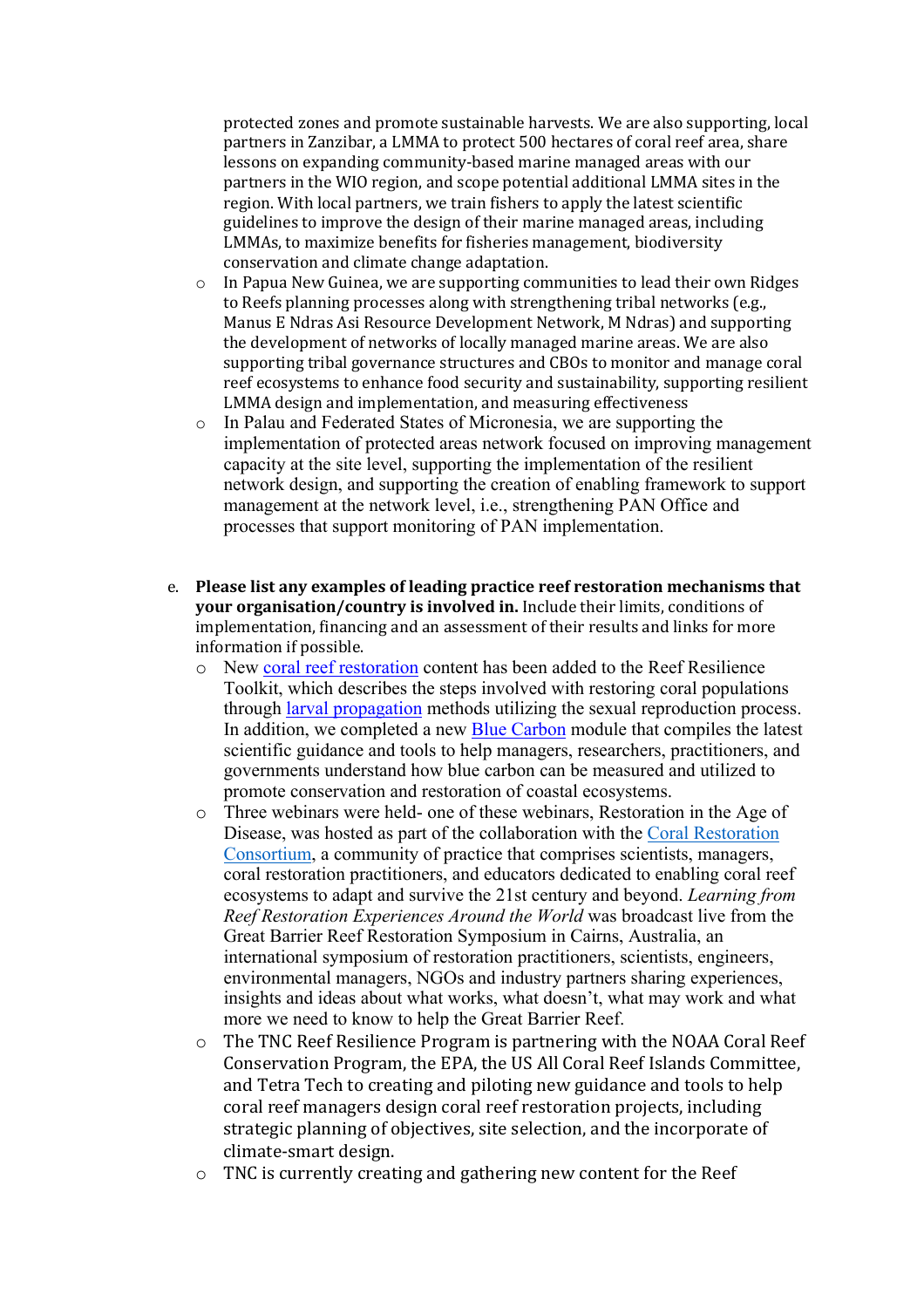Resilience Toolkit on new restoration best practices in partnership with TNC Mexico and Australia's Reef Restoration and Adaptation Program on emergency and rapid response restoration after hurricanes, ship groundings, and disease epidemics.

- $\circ$  In the Caribbean, we are partnering with CORAL to identify the best 'portfolio' of coral reef sites for protection using models. These models identify key nodes for active restoration that promote genetic diversity to increase naturally occurring climate adaptation in corals. This combined portfolio management approach to protection with targeted restoration nodes is using an adaptation framework to support the sustainability of coral reefs.
- $\circ$  TNC was an early adopter and promotor of in-water coral propagation nurseries and associated restoration efforts on coral reefs in the Keys and off the coast of Southeast Florida's mainland. http://frrp.org/coralrestoration/ TNC continues to produce coral colonies from nurseries and are actively outplanting colonies (e.g., in Florida, the Bahamas, the US Virgin Islands, etc.).
- $\circ$  TNC is a partner in the NESP 'Best practice coral restoration for the Great Barrier Reef' project. The active restoration component of the Australian Reef Restoration and Adaptation Program. This project has been working with the Great Barrier Reef regulatory authorities to develop permits and early intervention plans for immediate restoration actions on a regional scale following cyclone damage.
- $\circ$  In Hawaii, we are working with partners to develop innovative projects for removing invasive algae from reefs in Hawai'i, providing space for corals and other native reef organisms to recover and grow in areas that were previously dominated by invasive macroalgal species. We are also assessing nutrient impacts on reefs in west Hawai'i and on Maui (through the island's first citizen-science water quality monitoring program), and jointly developing management actions with local government agencies, and coastal and upland land managers, including resorts.
- $\circ$  In Kenya, TNC is working with local communities to support the Wasini coral restoration project which will rehabilitate 3 ha of sea area by planting corals and establish a marine eco-facility. A healthy coral population supports over 400 fishers within the Wasini Island who dependent entirely on fishing and marine tourism for their livelihoods. The fisherfolk lost their livelihoods following fishery resource depletion and subsequent loss of tourists attracted by the diversity of fishery and marine resources within the island.
- $\circ$  TNC is partnering with SECORE and MOTE in the Caribbean to develop and disseminate innovative, scalable technologies for coral restoration that maximize genetic diversity, including propagation of corals from assisted collection and fertilization of coral gametes (e.g., sexual propagation) and coral microfragmentation methods.

#### **Theme 3 - Support communities reliant on coral reefs**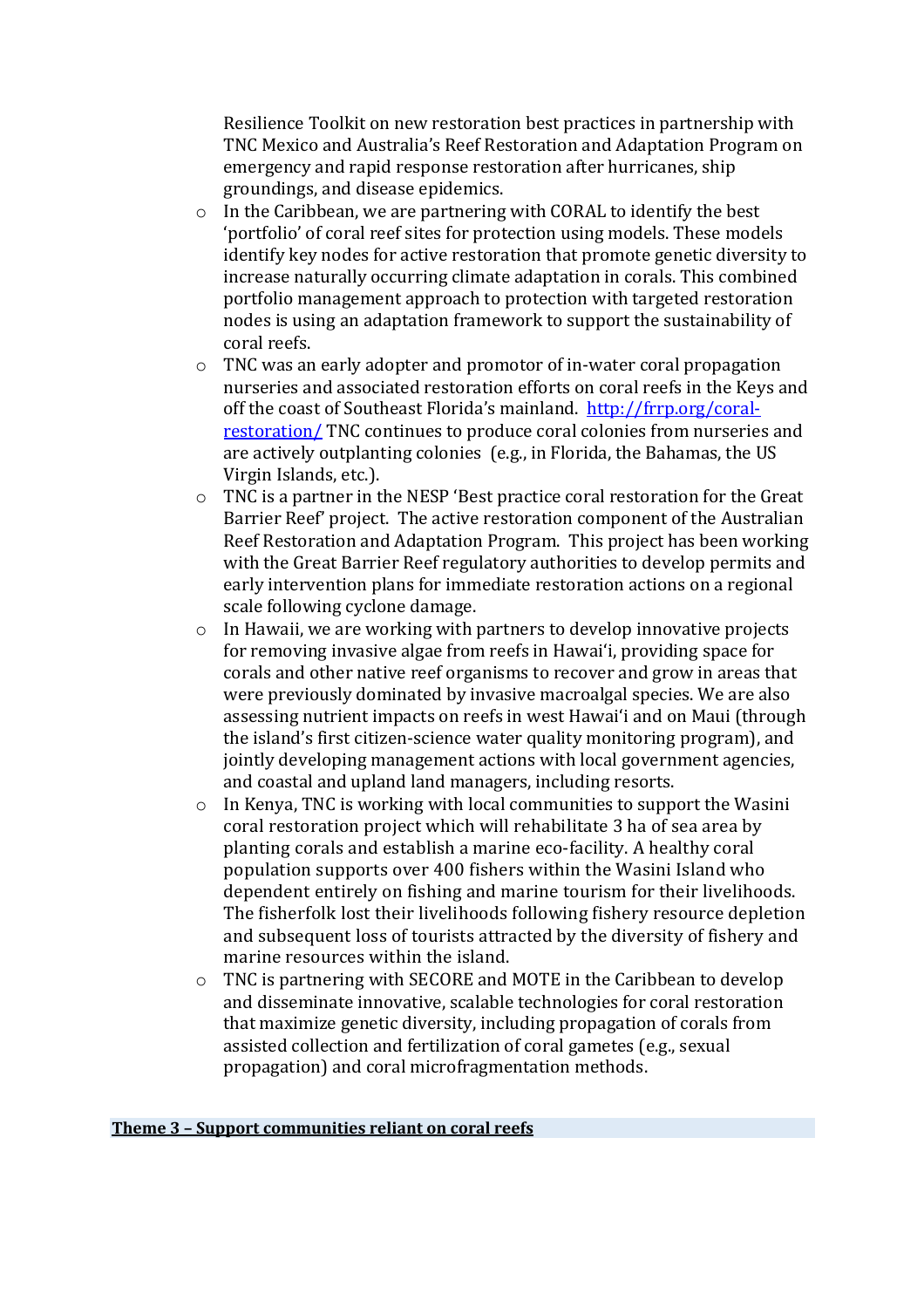- **f.** Is sustainable tourism development a significant challenge for your **organisation?** If so please include detail below of the kinds of challenges faced and your strategies to deal with them.
	- $\circ$  Unsustainable tourism without engagement with local communities may result in the marginalization of local communities. Result include low paying wages for resort staff, increased waste and damage to the coastal environment, and degradation of cultural values. Further, best practices for sustainable marine tourism either do not exist in many places or are not disseminated among relevant stakeholders (e.g., tour/dive operators). TNC is supporting capacity development for communities in Indonesia so they can take part in tourism development through the SIGAP approach (Communities Inspiring Action for Change -https://www.nature.or.id/en/blog/sigap-lets-build-extraordinaryvillages.xml).
	- $\circ$  TNC conducted global study of the value of coral reefs to tourism (https://thought-leadership-

production.s3.amazonaws.com/2017/05/18/19/52/44/c655fbee-b0a5-4e48 a34f-2806ff724061/paper\_coralreeftourism\_spalding\_2017.pdf.)The study found that reef represent \$36 billion annually in economic value around the world. The resulting map is influencing government and planning decisions globally. The global maps are being updated and improved in collaboration with Microsoft and will incorporate live-harvest data from social media, likely including latest tools in image and wavelength recognition and machinelearning. 

- $\circ$  In the Seychelles TNC and partners are working to develop a new brand label called the Seychelles Sustainable Tourism Label.
- **g.** Is your organisation involved in activities to raise awareness and encourage action to support communities reliant on coral reefs? Please include details below.
	- $\circ$  Two Strategic Communication Mentored Courses were held for coral reef managers in the US jurisdictions and globally. Participants learned key components of strategic communication and applied these concepts to develop communication plans for a project specific to their work.
	- o Resilient Islands, a new project launching through the Conservancy and partners, focuses on ecosystem adaptation, including adaptive coral conservation, to build climate resilience in the Caribbean. The goal is to enable Governments and communities in the Dominican Republic, Jamaica, and Grenada integrate community- and ecosystem-based adaptation in their local, national and regional decisions in order to reduce community vulnerability and boost adaptive capacity. https://www.nature.org/en-us/about-us/where-wework/caribbean/stories-in-caribbean/caribbean-resilient-islands-program/
	- $\circ$  In the Seychelles, active communications have been developed by a number of NGOs regarding the importance of coral reefs including Nature Seychelles, Marine Conservation Society Seychelles, Seychelles Island Foundation, Island Conservation Seychelles
	- $\circ$  In Hawaii, TNC is partnering with the State Division of Aquatic Resources (DAR) to engage the public and local stakeholders in the design and implementation of a network of marine managed areas using Marxan and Seasketch to identify locally important cultural, biological, social and/or economic areas and resources.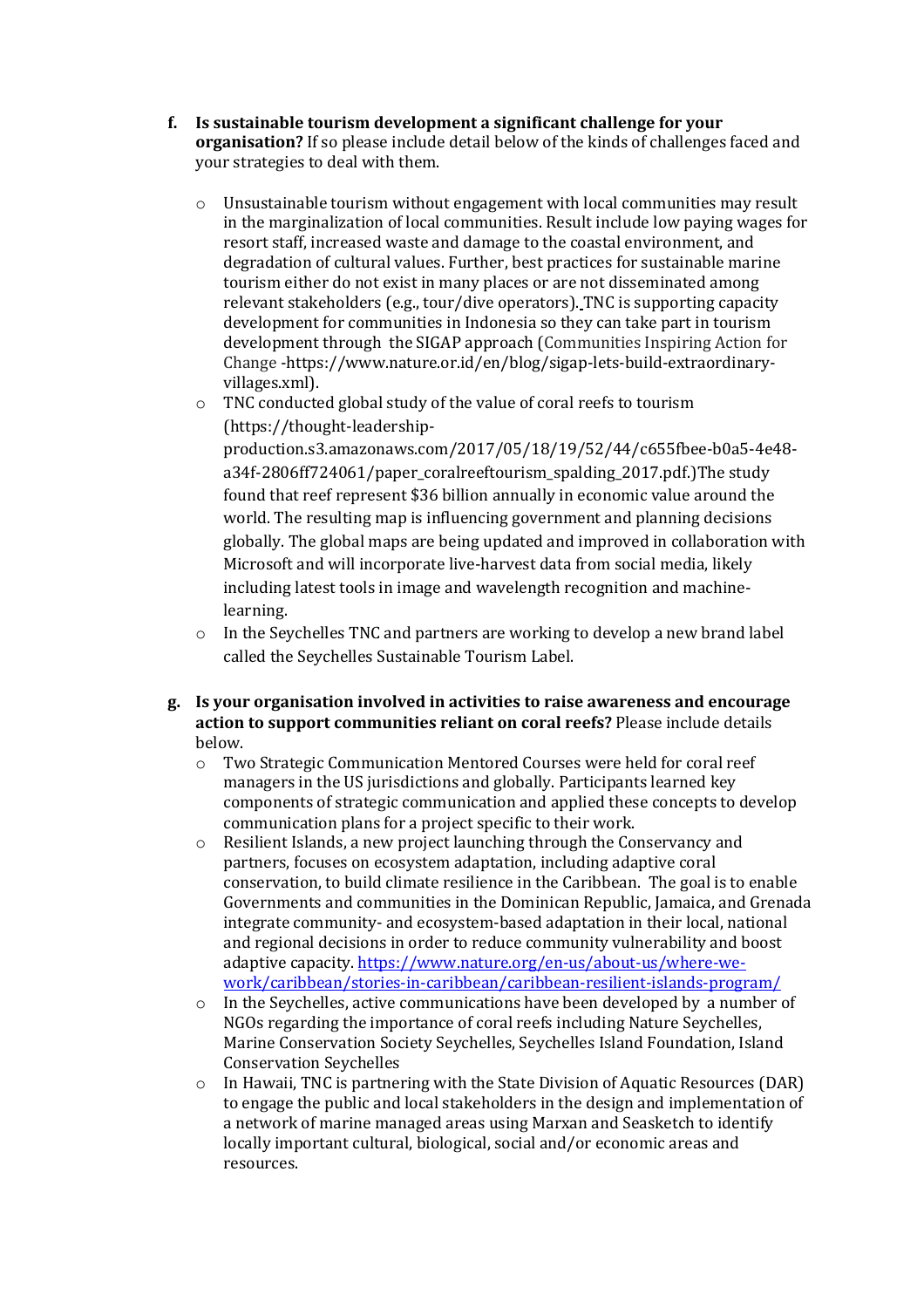$\circ$  In the Solomon Islands, we are working with local communities, the Isabel Council of Chiefs, Isabel government, local women groups (Mothers Union and KAWAKI), and Solomon Islands Ministries of Fisheries and Environment to raise awareness of the impacts of poor land-use practices on coral reefs and associated fisheries

#### **Theme 4 - Help to reduce anthropogenic threats to coral reefs, particularly those that occur at a global or regional scale**

- **h.** What activities is your organisation involved in to elevate awareness of the **global nature of the threat of climate change to coral reefs?** Please include details helow
	- o TNC coordinated a number of activities at the UNFCCC Ocean Day; TNC was a colead of SDG 14's fourth Community of Ocean Action: Marine and coastal ecosystems management, corals are within our portfolio. We are using this platform to elevate the importance of address climate impacts on reef systems.
- **i.** Has your organisation made any progress in dealing with destructive fishing and trade? Please include details below.
	- $\circ$  In the Seychelles, IUU fishing is a component of the marine spatial plan including enhanced monitoring, surveillance and enforcement. Spear fishing is illegal in Seychelles as is demersal or bottom trawling. Seychelles has signed the Port States Measures Agreement (PSMA) to prevent the sale and trade of IUU caught fish. TNC supported the adoption and implementation of the Port State Measures Agreement (PSMA)
	- $\circ$  In Hawaii, we are piloting the first FishPath planning process in the US to engage fishers, local stakeholders, and fishery managers in the development of sustainable fishery management plan for reef fish in Ka'ūpūlehu Hawai'i where the community established a no-take area in 2016.
	- $\circ$  In Papua New Guinea, we are working with national fisheries agency and communities to deploy shallow water inshore fish aggregation device (IFAD) to attract coastal tuna, and quantify the social and ecological impacts of IFAD fishing. Shifting fishing pressure to nearshore pelagic species (e.g., tuna) represents a key way to address future food security and support income in the Pacific, while simultaneously reducing fishing pressure of over exploited reef resources, thus maintaining valuable herbivores that support reef recovery following bleaching events.
- j. Has your organisation made any progress in dealing with marine debris? Please include details below.
	- $\circ$  TNC supported Kenya's banning of plastic bags and the Seychelles' banning of plastic bags and plastic straws and supported beach clean ups with local citizens.
	- $\circ$  In Wakatobi, TNC is leading awareness raising for elementary school's students to understand the 3Rs and reduce single use plastics. We are also working on a waste characterization study to build scientific data in Wakatobi to address marine debris.
- Would you like to report on your activities during the ICRI GM? Please give details below.

**YES**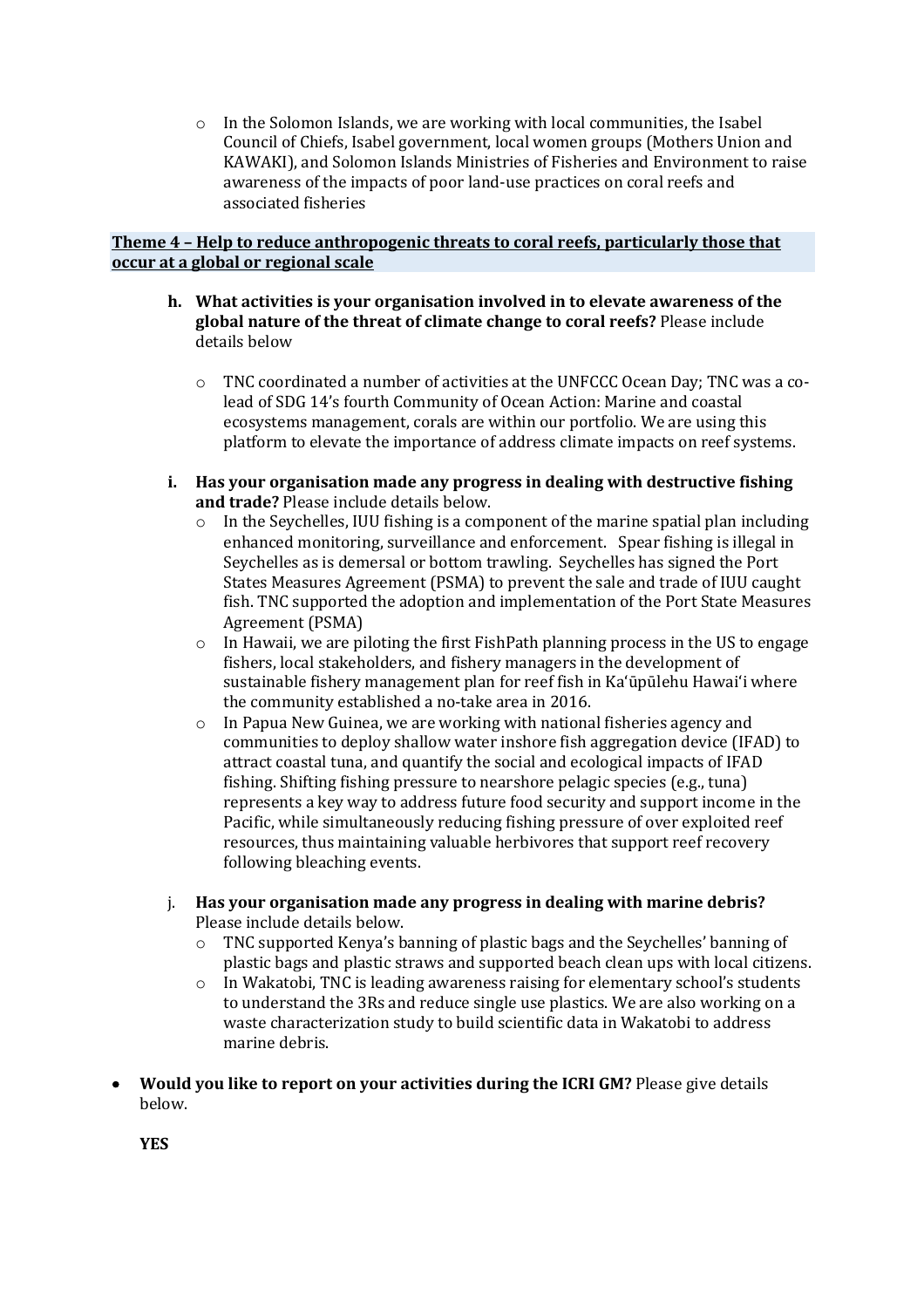**International events.** Please list any upcoming international events relevant to ICRI which someone from your organisation plans to attend in 2018-2019.

 $\boxtimes$  ICRI GM, Monaco, 5-7 Dec 2018

 $\boxtimes$  Conference of the Parties to the United Nations Framework Convention on Climate Change, 3-14 Dec 2018

**⊠** Reef Futures 2018: A Coral Restoration and Intervention-Science Symposium, Florida, 10-14 Dec 2018

□ Global World Heritage Marine Managers meeting, Alaska, US, 26-31 May 2019

Other: 

• Publications. Please list relevant publications and reports you have released during this reporting period.

Beck, M. W., I. Losada, P. Menendez, Reguero, B.G., P. Diaz Simal, F. Fernandez. 2018. The global flood protection savings provided by coral reefs. *Nature Communications* 9:2186.

Beyer, H.L., Kennedy, E.V., Beger, M., Chen, C.A., Cinner, J.E., Darling, E.S., Eakin, C.M., Gates, R.D., Heron, S.F., Knowlton, N. and Obura, D.O., 2018. Risk-sensitive planning for conserving coral reefs under rapid climate change. *Conservation Letters*, p.e12587.

Gattuso, J.P., Magnan, A.K., Bopp, L., Cheung, W.W., Duarte, C.M., Hinkel, J., Mcleod, E., Micheli, F., Oschlies, A., Williamson, P. and Billé, R., 2018. Ocean solutions to address climate change and its effects on marine ecosystems. *Frontiers in Marine Science*, *5*, p.337.

Hoegh-Guldberg, O., Kennedy, E.V., Beyer, H.L., McClennen, C. and Possingham, H.P., 2018. Securing a Long-term Future for Coral Reefs. *Trends in Ecology & Evolution*

Howard, J., E. Mcleod, S. Thomas, E. Eastwood, M. Fox, L. Wenzel, and E. Pidgeon. 2017. The potential to integrate blue carbon into MPA design and management. Aquatic Conservation 27(S1): 100-115.

Howard, J., A. Sutton-Grier, D. Herr, J. Kleypas, E. Landis, E. Mcleod, E. Pidgeon, and S. Simpson. 2017. Clarifying the role of coastal and marine systems in climate mitigation. Frontiers in Ecology and the Environment. 10.1002/fee.1451.

Mcleod, E., K. Anthony, J. Maynard, P.J. Mumby, R. Beeden, N.A.J. Graham, S.F. Heron, O. Hoegh-Guldberg, S. Jupiter, P. MacGowan, S. Mangubhai, N. Marshall, P. Marshall, T.R. McClanahan, K. Mcleod, M. Nyström, D. Obura, B. Parker, H.P. Possingham, R.V. Salm, and J. Tamelander. Resilience-based management in coral reef ecosystems: Reviewing the evidence to support its application. Journal of Environmental Management. In Press.

Narayan, S., M.W. Beck, P. Wilson, C. Thomas, A. Guerrero, C. Shepard, B. G. Reguero, G. Franco, C. J. Ingram, D. Trespalacios. 2017. The Value of Coastal Wetlands for Flood Damage Reduction in the Northeastern USA. Scientific Reports 7:9463.